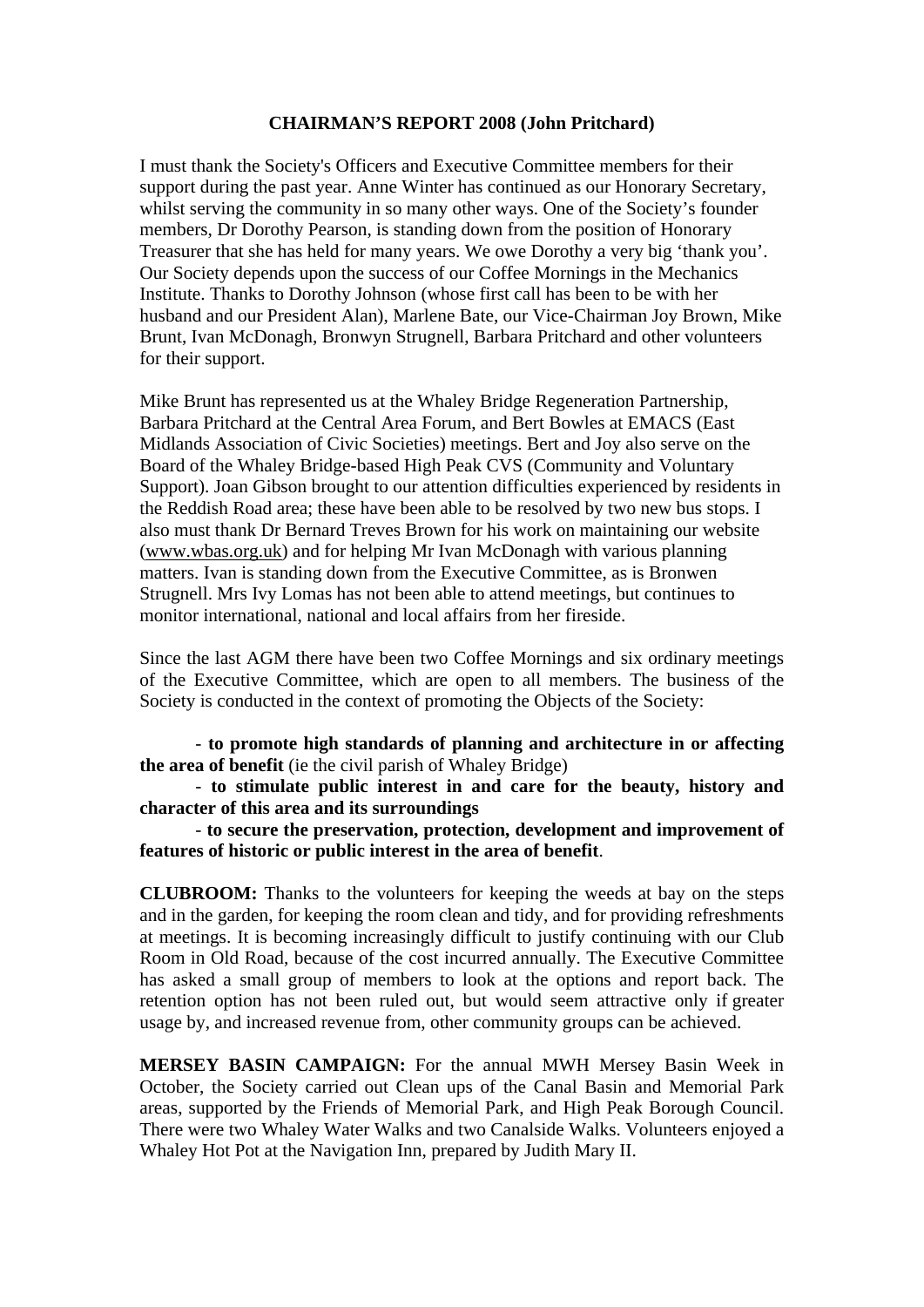I have attended the 2007 Conference at Manchester Town Hall, a European Water Framework Directive event at Manchester Mechanics Institute, the Greater Manchester Waters Forum at Manchester Town Hall, and the Cheshire Waters Forum at Northwich. I have also attended a MBC Action Partnerships Chairs and Coordinators review meeting with Professor Batey, Chairman of the Campaign, and chaired Action Etherow Goyt Partnership meetings.

**REGENERATION:** The £583,000 Destination Bugsworth regeneration project - an East Midlands Development Agency (emda) backed scheme - is to deliver a pilot waterbus service between Whaley Bridge and Bugsworth Basin, new visitor facilities at Bugsworth and information signs along the canal, an improved towpath connection between Whaley Bridge and Bugsworth Canal Basins, formal access points to the towpath at Tesco and at the Grade II listed Horse Tunnel which will itself benefit from rehabilitation work. Negotiations are continuing between the new Derbyshire Dales and High Peak Accessibility Partnership and Derbyshire County Council for the improvement of the towpath from Bridgemont junction northwards through Furness Vale and New Mills to the Stockport MBC boundary with funding from the Local Transport Plan using additional South East Manchester Multi-Modal Strategy (SEMMMS) resources.

British Waterways appointed Heritage Works to carry out a Feasibility Study, 100% funded by emda, at the Canal Basin. The Study, now nearing completion, will produce viable options, deliverable in the short term and sustainable in the long term, for usage of the Grade 2\* Listed Transhipment Warehouse and associated land at the Canal Basin to achieve social, economic and environmental benefits. The Society is an active participant on the Study Steering Group.

High Peak Borough Council is appointing a consultant to complete (by April 2009) a comprehensive Masterplan Study, 100%-funded by the [Derby and Derbyshire](http://www.ddep.co.uk/)  [Economic Partnership \(DDEP\).](http://www.ddep.co.uk/) This will produce a detailed implementation plan to guide the future development of the Bingswood Industrial Estate and surrounding land.

The Society has commented on the HPBC's Draft Tree Strategy, and Draft Revised Whaley Bridge Conservation Area Character Appraisal, which has regard to the evolving landscape characterisation approach to maintaining and enhancing the overall quality and of landscape character.

Whaley Bridge falls within two distinct diversity landscape types: riverside meadows and settled valley pastures. The town and the conservation area are set within a wooded landscaped area. Views from north to south, especially, show the town nestled under the escarpment of trees known as Bings Wood. This area provides an ancient and important backdrop and setting for the town. The wood is covered by a Tree Preservation Order and contains a good selection of broad leaf mature trees. Mature oak trees extend in a linear route down the southern edge of Bings Road towards the town centre.

Tree cover within the centre of the town predominately follows the line of the canal, river Goyt and railway. Occasionally, where the river passes under the town, tree cover pops through the building line and offers a pleasant break from the otherwise